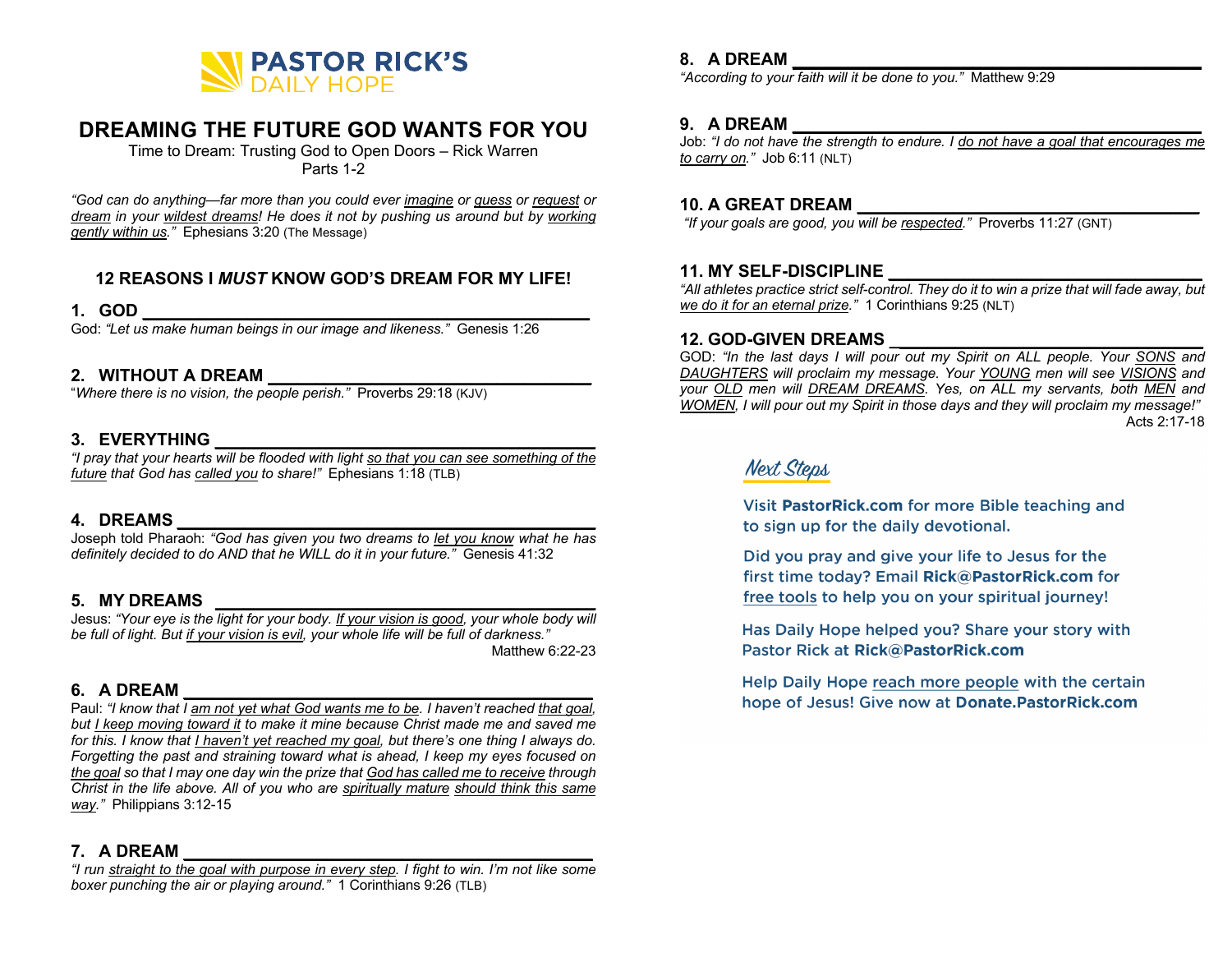

# **LIVING GOD'S DREAM DESPITE PAST POOR DECISIONS**

Time to Dream: Trusting God to Open Doors – Rick Warren Parts 1-4

> *"We all stumble in many ways."* James 3:2

#### **RECOVERING GOD'S ORIGINAL DREAM FOR ME**

**1. HONESTLY \_\_\_\_\_\_\_\_\_\_\_\_\_\_\_\_\_\_\_\_\_\_\_\_\_\_\_\_\_\_\_\_\_\_\_\_\_\_\_\_\_\_**

#### **4 COMMON CAUSES**

Seen in Peter's Betrayal of Jesus

 $\bullet$   $\qquad \qquad$ Peter: *"Everyone else may stumble in their faith, but I won't!"* Mark 14:29

• **\_\_\_\_\_\_\_\_\_\_\_\_\_\_\_\_\_\_\_\_\_\_\_\_\_\_\_\_\_\_\_\_\_\_\_\_\_\_\_\_\_\_\_\_\_\_\_\_\_\_\_\_\_\_\_**

Jesus: *"Could you not stay awake with me for just one hour?"* Mark 14:37

• **\_\_\_\_\_\_\_\_\_\_\_\_\_\_\_\_\_\_\_\_\_\_\_\_\_\_\_\_\_\_\_\_\_\_\_\_\_\_\_\_\_\_\_\_\_\_\_\_\_\_\_\_\_\_\_**

*"Peter followed Jesus at a distance."* Mark 14:54

 $\bullet$   $\qquad \qquad$ 

*"Peter then sat with the guards and warmed himself at the fire."* Mark 14:54

Jesus said, *"Simon Peter, Satan has asked to test you, but I have prayed for you that your faith will not fail. So WHEN you have repented and recovered, I want you to strengthen the other disciples."* Luke 22:31-32

### **2. HUMBLY \_\_\_\_\_\_\_\_\_\_\_\_\_\_\_\_\_\_\_\_\_\_\_\_\_\_\_\_\_\_\_\_\_\_\_\_\_\_\_\_\_\_\_\_**

David: *"Have mercy on me, O God, because of your unfailing love. In your great compassion, please wipe out the stain of all my wrongdoing. Wash away all my guilt and cleanse me from my sins. For I am haunted by my failures and I can't forget the evil things I've done . . . I know you love complete honesty from my heart so help me see what's deep inside me . . . Then create a new, pure heart in me and renew my spirit with the right desires and restore the joy of your salvation! Then I'll help bring others back to you too."* Psalm 51:1-3, 6, 10

## **3. GRATEFULLY \_\_\_\_\_\_\_\_\_\_\_\_\_\_\_\_\_\_\_\_\_\_\_\_\_\_\_\_\_\_\_\_\_\_\_\_\_\_\_**

*"Christ sacrificed his life's blood (on the Cross) to set us free, which means that ALL our sins are now forgiven! God did this because of his generous grace to us."*  Ephesians 1:7

*"So now there is no condemnation for those who belong to Christ Jesus!"*

Romans 8:1 (NLT)

#### **WHY DOES SIN NOT INVALIDATE GOD'S DREAM FOR ME?** *BECAUSE . . .*

#### **1. JESUS\_\_\_\_\_\_\_\_\_\_\_\_\_\_\_\_\_\_\_\_\_\_\_\_\_\_\_\_\_\_\_\_\_\_\_\_\_\_\_\_\_\_\_\_\_\_**

*"When Jesus served as a sacrifice for our sins, he solved the sin problem for God not only ours, but the whole worlds."* 1 John 2:2 (The Message)

### **2. GOD'S GOODNESS \_\_\_\_\_\_\_\_\_\_\_\_\_\_\_\_\_\_\_\_\_\_\_\_\_\_\_\_\_\_\_\_\_\_\_**

*"He saved us, not because of the good things we did, but because of his mercy."* Titus 3:5 (NLT)

#### **3. GOD'S CALLING AND GIFTS \_\_\_\_\_\_\_\_\_\_\_\_\_\_\_\_\_\_\_\_\_\_\_\_\_\_\_**

*"For God's gifts and his call are irrevocable. They can't be withdrawn."* Romans 11:29

### **4. GENEROUSLY \_\_\_\_\_\_\_\_\_\_\_\_\_\_\_\_\_\_\_\_\_\_\_\_\_\_\_\_\_\_\_\_\_\_\_\_\_\_\_**

*"If you forgive those who sin against you, your heavenly Father will forgive you. But if you refuse to forgive others, your Father will not forgive your sins."*

Matthew 6:14-15 (NLT)

#### **5. COURAGEOUSLY \_\_\_\_\_\_\_\_\_\_\_\_\_\_\_\_\_\_\_\_\_\_\_\_\_\_\_\_\_\_\_\_\_\_\_\_**

*"Devote your whole heart to God and reach out to him in prayer for help. If you get rid of the sins in your heart and your home you will face the world again without shame and you'll be strong and free of fear! Then you'll forget your past troubles, like water under a bridge. Your life will be brighter than noonday, and even in darkness you'll shine like the morning. And now you'll have courage because you will have hope!"*  Job 11:13-18

*"Forget the former thing and do not dwell on the past. See, I am doing a new thing! Now it is springing up; do you not perceive it? I will make a pathway through the wilderness and I will create streams where there has been wasteland!"*

Isaiah 43:18-19 (NIV)

# Next Steps

Visit PastorRick.com for more Bible teaching and to sign up for the daily devotional.

Did you pray and give your life to Jesus for the first time today? Email Rick@PastorRick.com for free tools to help you on your spiritual journey!

Has Daily Hope helped you? Share your story with Pastor Rick at Rick@PastorRick.com

Help Daily Hope reach more people with the certain hope of Jesus! Give now at Donate.PastorRick.com